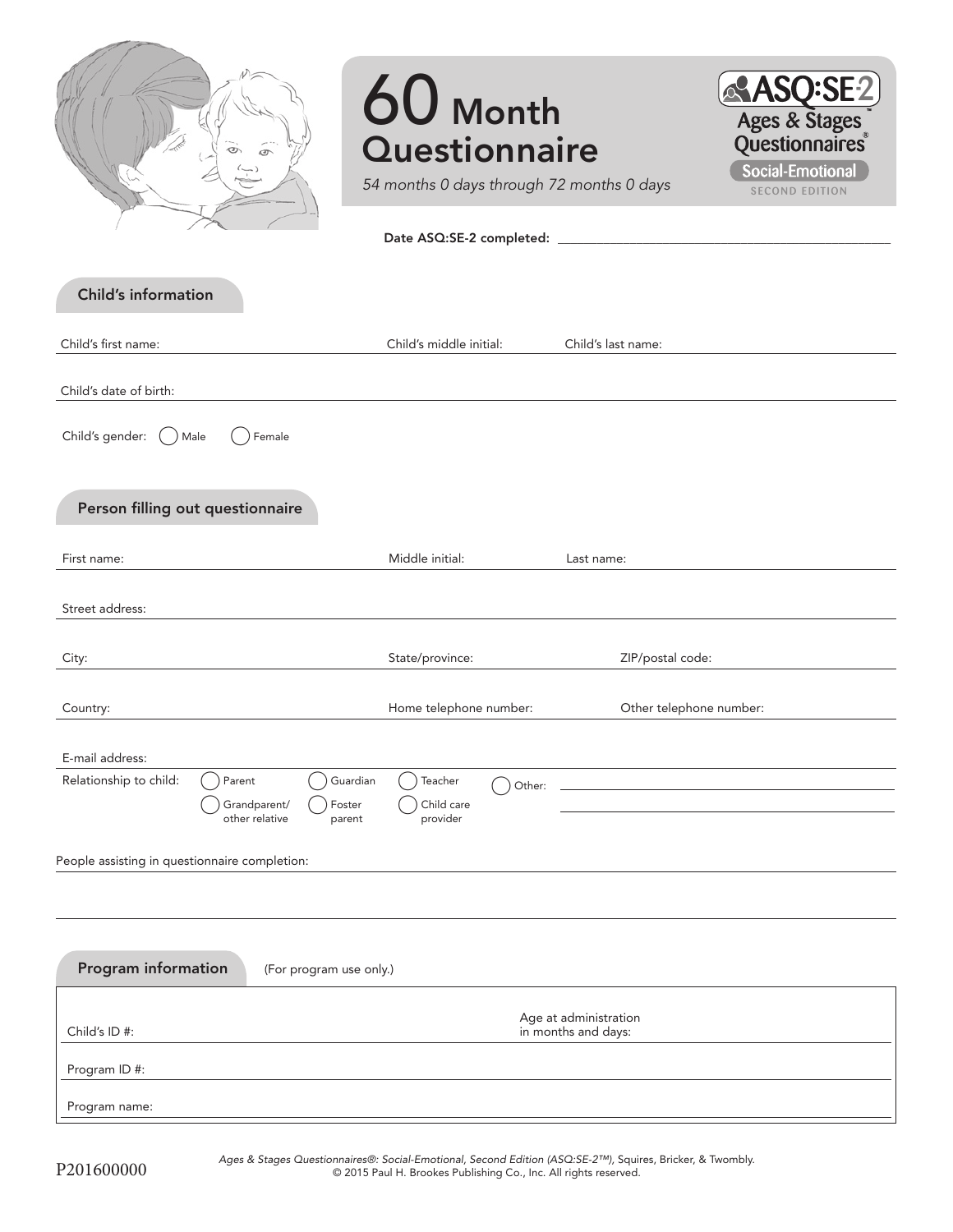| 60 Month Questionnaire 54 months 0 days through 72 months 0 days                                                                                                                                                                                                                                                             | <b>RAS</b>                                                                                                                                                                                                                                                     |
|------------------------------------------------------------------------------------------------------------------------------------------------------------------------------------------------------------------------------------------------------------------------------------------------------------------------------|----------------------------------------------------------------------------------------------------------------------------------------------------------------------------------------------------------------------------------------------------------------|
| Questions about behaviors children may have are listed on the following pages. Please read each question carefully and check the<br>$box$ That best describes your child's behavior. Also, check the circle $\overrightarrow{O}$ if the behavior is a concern.<br><b>Important Points to Remember:</b>                       |                                                                                                                                                                                                                                                                |
| Answer questions based on what you know about your<br>child's behavior.<br>Answer questions based on your child's usual behavior,<br>not behavior when your child is sick, very tired, or hungry.<br>Caregivers who know the child well and spend more than<br>15-20 hours per week with the child should complete ASQ:SE-2. | Please return this questionnaire by: __________<br>If you have any questions or concerns about your child or<br>about this questionnaire, contact: _____________<br>Thank you and please look forward to filling out another<br>ASQ:SE-2 in __________ months. |

|                                |                                                                   | <b>OFTEN OR</b><br><b>ALWAYS</b>  | SOME-<br><b>TIMES</b>           | <b>RARELY OR</b><br><b>NEVER</b> | CHECK IF<br>THIS IS A<br><b>CONCERN</b> |  |
|--------------------------------|-------------------------------------------------------------------|-----------------------------------|---------------------------------|----------------------------------|-----------------------------------------|--|
|                                | 1. Does your child look at you when you talk to her?              | $\Box$ z                          | $\overline{\phantom{a}}$ v      | $\Box$ x                         | $\rightarrow$ $\vee$                    |  |
|                                | 2. Does your child cling to you more than you expect?             | $\Box$ x                          | $\hfill\ensuremath{\mathsf{V}}$ | $\Box$ z                         | $()_{\vee}$                             |  |
|                                | 3. Does your child like to be hugged or cuddled?                  | $\Box$ z                          | $\hfill\ensuremath{\mathsf{V}}$ | $\Box$ $\times$                  | $()$ v                                  |  |
|                                | 4. Does your child talk or play with adults he knows well?        | $\overline{\phantom{a}}$ z        | $\overline{\phantom{a}}$ v      | $\overline{\phantom{a}}$ x       | $()$ v                                  |  |
|                                | 5. When upset, can your child calm down within 15 minutes?        | $\Box$ z                          | $\hfill\ensuremath{\mathsf{V}}$ | $\Box$ x                         | $(\ )_{\vee}$                           |  |
|                                | 6. Does your child seem too friendly with strangers?              | $\overline{\phantom{a}}$ $\times$ | $\hfill\ensuremath{\mathsf{V}}$ | $\overline{\phantom{a}}$ z       | $()$ v                                  |  |
|                                | 7. Does your child settle herself down after exciting activities? | $\Box$ z                          | $\hfill\ensuremath{\mathsf{V}}$ | $\blacksquare$ $\times$          | $()$ v                                  |  |
| 8. Does your child seem happy? |                                                                   | $\Box$ z                          | $\hfill\ensuremath{\mathsf{V}}$ | $\Box$ $\times$                  | ( ) v                                   |  |
|                                |                                                                   |                                   |                                 |                                  |                                         |  |

TOTAL POINTS ON PAGE \_\_\_\_\_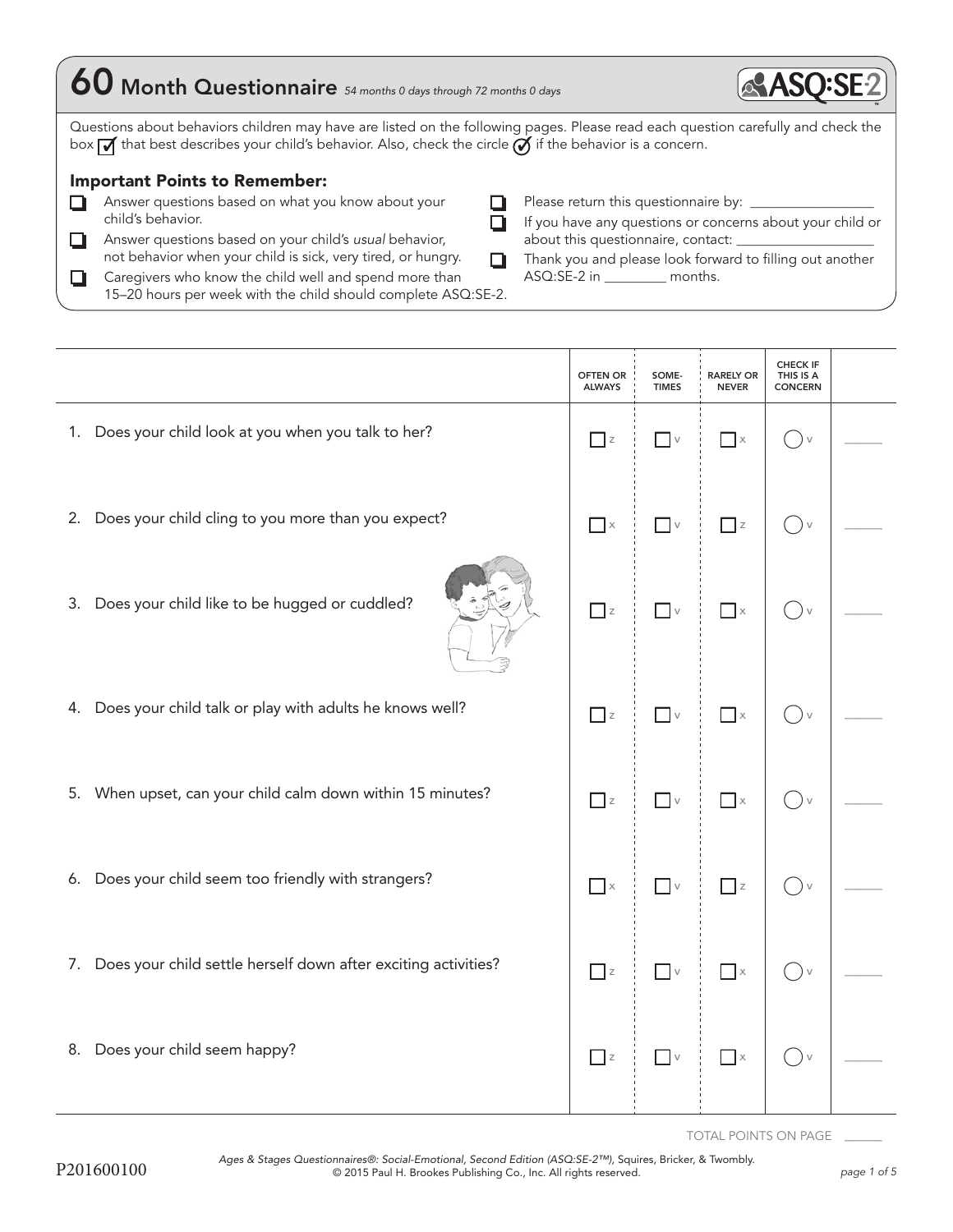### 60 Month Questionnaire **2 Check the box of that best describes your child's behavior.**

|  |  | $\overline{\text{ASQ:SE2}}$ Check the box $\overline{\mathcal{A}}$ |  |
|--|--|--------------------------------------------------------------------|--|
|  |  |                                                                    |  |

ircle  $\bigcirc$  if the behavior is a concern.

|                                                                                                                                                       | <b>OFTEN OR</b><br><b>ALWAYS</b> | SOME-<br><b>TIMES</b>           | <b>RARELY OR</b><br><b>NEVER</b> | <b>CHECK IF</b><br>THIS IS A<br><b>CONCERN</b> |  |
|-------------------------------------------------------------------------------------------------------------------------------------------------------|----------------------------------|---------------------------------|----------------------------------|------------------------------------------------|--|
| 9. Does your child cry, scream, or have tantrums for long periods of<br>time?                                                                         | $\Box$ x                         | $\overline{\phantom{a}}$        | $ $ $ $ $ $                      |                                                |  |
| 10. Is your child interested in things around him,<br>such as people, toys, and foods?                                                                | $\Box$ z                         | $\overline{\phantom{a}}$ v      | $\Box$ x                         |                                                |  |
| 11. Does your child go to the bathroom by herself? (Reminders and<br>help with wiping are okay.)                                                      | $\overline{z}$                   | $\Box$ v                        | $\Box$ x                         |                                                |  |
| 12. Does your child have eating problems? For example, does he<br>stuff food, vomit, eat things that are not food, or _______?<br>(Please describe.)  | $\overline{\phantom{a}}$ x       | $\vert \ \ \vert \vee$          | $ $ $ $ z                        |                                                |  |
|                                                                                                                                                       |                                  |                                 |                                  |                                                |  |
| 13. Does your child stay with activities she enjoys for at least<br>15 minutes (other than watching shows or videos, or playing with<br>electronics)? | $\Box$ z                         | $\vee$                          | $\Box$ x                         |                                                |  |
| 14. Do you and your child enjoy mealtimes together?                                                                                                   | $\Box$ z                         | $\hfill\ensuremath{\mathsf{V}}$ | $\Box$ x                         |                                                |  |
| 15. Does your child do what you ask him to do? For example, does he<br>wash his hands or wait to take a turn when asked?                              | $\Box$ z                         |                                 | $\vert \cdot \vert$ x            |                                                |  |
| 16. Does your child seem more active than other children her age?                                                                                     | $\Box$ x                         | $\blacksquare$ $\lor$           | $\Box$ z                         |                                                |  |
| 17. Does your child sleep at least 8 hours in a 24-hour period?                                                                                       | $\Box$ z                         | $\hfill\ensuremath{\mathsf{V}}$ | $\Box$ x                         | $() \vee$                                      |  |
| 18. Does your child use words to tell you what he wants or needs?                                                                                     | $\Box$ z                         | $\hfill\ensuremath{\mathsf{V}}$ | $\Box$ x                         | $() \vee$                                      |  |

TOTAL POINTS ON PAGE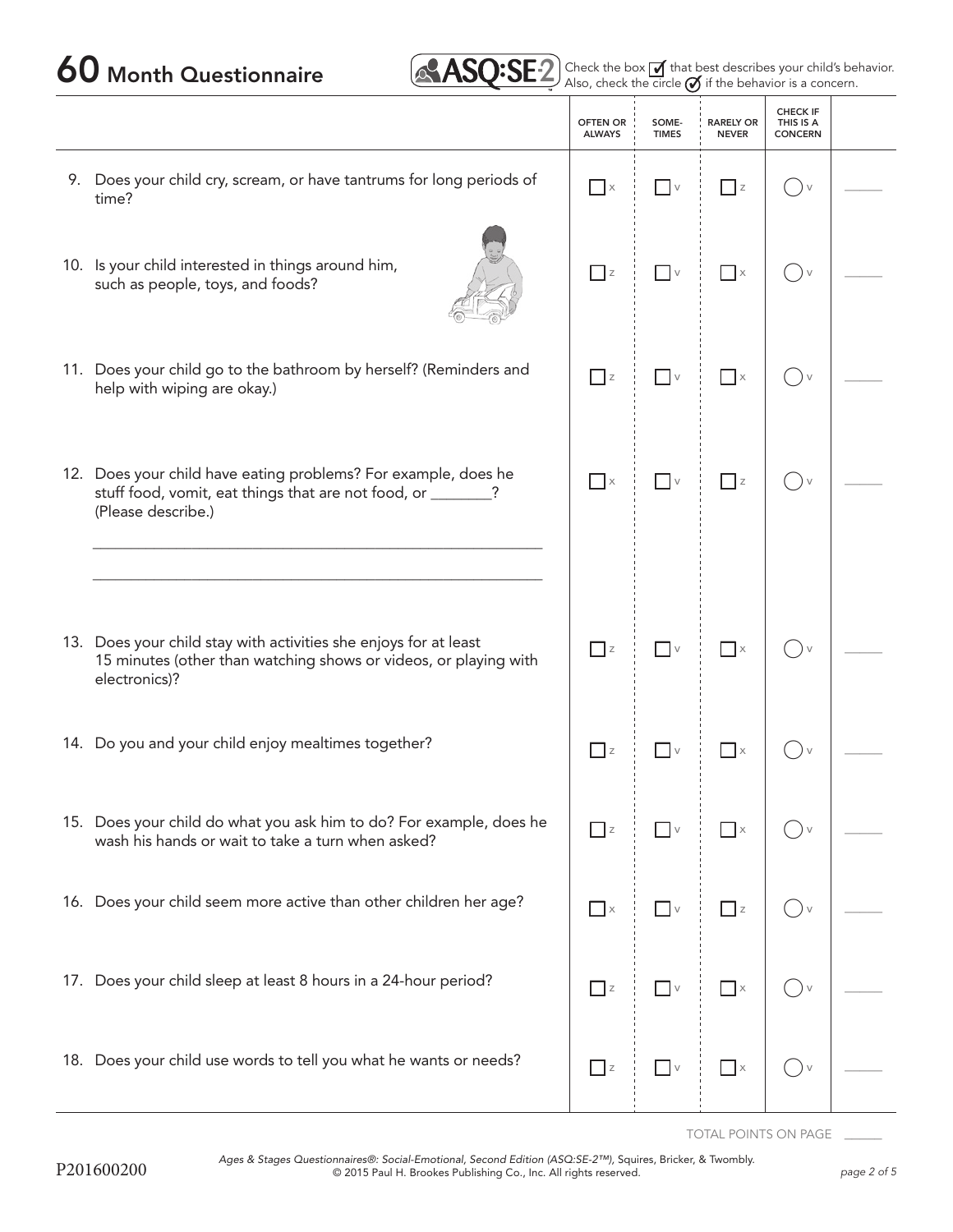## 60 Month Questionnaire 2  $\text{ASQ:SE2}$  Check the box of that began that began  $\text{SSE2}$  also, check the circle  $\varnothing$

|  | Check the box $\overline{M}$ that best describes your child's behavior.<br>Also, check the circle $\sigma$ if the behavior is a concern. |  |
|--|------------------------------------------------------------------------------------------------------------------------------------------|--|
|  |                                                                                                                                          |  |

|                                                                                                                                                                            | <b>OFTEN OR</b><br><b>ALWAYS</b> | SOME-<br><b>TIMES</b>           | <b>RARELY OR</b><br><b>NEVER</b> | <b>CHECK IF</b><br>THIS IS A<br><b>CONCERN</b> |  |
|----------------------------------------------------------------------------------------------------------------------------------------------------------------------------|----------------------------------|---------------------------------|----------------------------------|------------------------------------------------|--|
| 19. Does your child use words to describe her feelings and the<br>feelings of others? For example, does she say, "I'm happy,"<br>"I don't like that," or "She's sad?"      | $\Box$ z                         | $\overline{\phantom{a}}$ v      | $\vert x \vert$                  | $\qquad \qquad \Box$<br>$\vee$                 |  |
| 20. Does your child move from one activity to the next with little<br>difficulty (for example, from playtime to mealtime)?                                                 | $\Box$ z                         | $\vee$                          | $\Box$                           | $\left( \quad \right)$<br>$\vee$               |  |
| 21. Does your child explore new places, such as a park or a friend's<br>home?                                                                                              | $\overline{\phantom{a}}$ z       | $\overline{\phantom{a}}$ v      | $\Box$ x                         | $\vee$                                         |  |
| 22. Does your child do things over and over and get upset when<br>you try to stop him? For example, does he rock, flap his hands,<br>spin, or ________? (Please describe.) | $\Box$                           | $\hfill\ensuremath{\mathsf{V}}$ | $\Box$ z                         | $\vee$                                         |  |
|                                                                                                                                                                            |                                  |                                 |                                  |                                                |  |
| 23. Does your child hurt herself on purpose?                                                                                                                               | $\Box$ x                         | $\overline{\phantom{a}}$ v      | $\Box$ z                         |                                                |  |
| 24. Does your child follow rules at home or at child care?                                                                                                                 | $\Box$ z                         | $\Box$ v                        | $\Box$ x                         | ( ) v                                          |  |
| 25. Does your child destroy or damage things on purpose?                                                                                                                   | $\mathsf{X}$                     | $\mathsf V$                     | $\Box$ z                         |                                                |  |
| 26. Does your child stay away from dangerous things, such as fire and<br>moving cars?                                                                                      | $\Box$ z                         | $\hfill\ensuremath{\mathsf{V}}$ | $\Box$ $\times$                  |                                                |  |
| 27. Does your child show concern for other people's feelings? For<br>example, does he look sad when someone is hurt?                                                       | $\Box$ z                         | $\Box$ v                        | $\Box$ x                         |                                                |  |
| 28. Do other children like to play with your child?                                                                                                                        | $\Box$ z                         | $\hfill\ensuremath{\mathsf{V}}$ | $\Box$ x                         |                                                |  |

TOTAL POINTS ON PAGE \_\_\_\_\_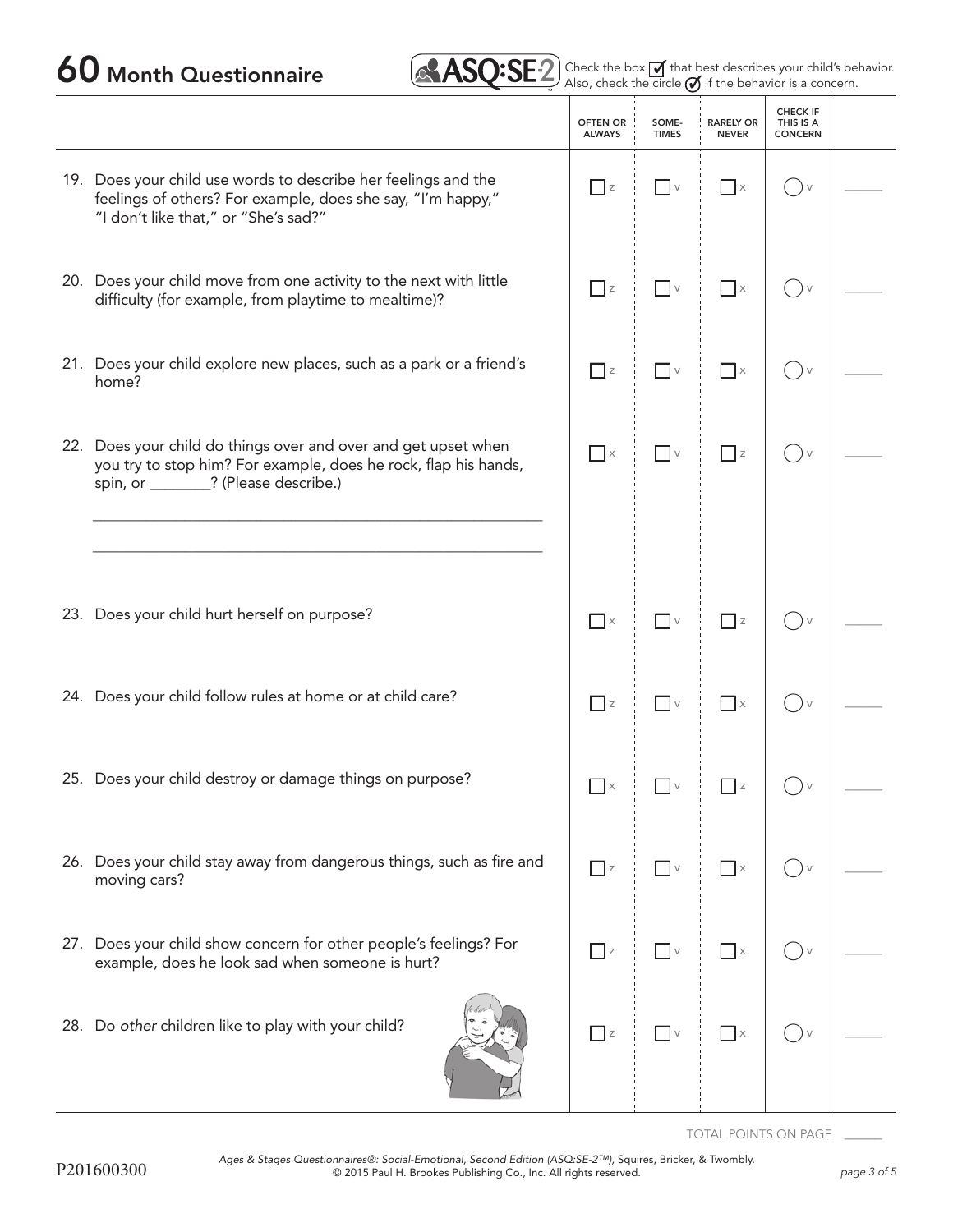60 Month Questionnaire **2 Check the box of that best describes your child's behavior.** 

|                                                                                                                                                                                                         | <b>OFTEN OR</b><br><b>ALWAYS</b> | SOME-<br><b>TIMES</b>                                                       | <b>RARELY OR</b><br><b>NEVER</b> | <b>CHECK IF</b><br>THIS IS A<br><b>CONCERN</b> |  |
|---------------------------------------------------------------------------------------------------------------------------------------------------------------------------------------------------------|----------------------------------|-----------------------------------------------------------------------------|----------------------------------|------------------------------------------------|--|
| 29. Does your child like to play with other children?                                                                                                                                                   | $\Box$ z                         | $\overline{\phantom{a}}$ v                                                  | $\vert \cdot \vert$ x            | $($ ) $\vee$                                   |  |
| 30. Does your child try to hurt other children, adults, or animals (for<br>example, by kicking or biting)?                                                                                              | $\Box$ $\times$                  | $\hfill\ensuremath{\mathsf{V}}$                                             | $\Box$ z                         | $\left( \quad \right)$ v                       |  |
| 31. Does your child take turns and share when playing with other<br>children?                                                                                                                           | $\Box$ z                         | $\hfill\ensuremath{\mathrel{\text{--}}}$ $\ensuremath{\mathrel{\text{--}}}$ | $\Box$ x                         | $\Box$                                         |  |
| 32. Does your child show an unusual interest in or knowledge of<br>sexual language and activity?                                                                                                        | $\Box$ x                         | $\hfill\ensuremath{\mathsf{V}}$                                             | $\Box$ z                         | $\rightarrow$ $\vee$                           |  |
| 33. Does your child wake three or more times during the night?                                                                                                                                          | $\Box$ $\times$                  | $\hfill\ensuremath{\mathsf{V}}$                                             | $\Box$ z                         | ()v                                            |  |
| 34. Is your child too worried or fearful? If "sometimes" or "often or<br>always," please describe:                                                                                                      | $\Box$ x                         | $\hfill\ensuremath{\mathsf{V}}$                                             | $\prod$ z                        | $($ ) $\vee$                                   |  |
|                                                                                                                                                                                                         |                                  |                                                                             |                                  |                                                |  |
| 35. Does your child have simple back-and-forth conversations with<br>you? For example:<br>Parent: "It's raining!"<br>Child: "And cold outside."<br>Parent: "Let's get your coat."<br>Child: "I got it!" | z                                | $\sqrt{}$                                                                   | $\boldsymbol{\mathsf{X}}$        |                                                |  |
| 36. Has anyone shared concerns about your child's behaviors? If<br>"sometimes" or "often or always," please explain:                                                                                    | $\Box$ $\times$                  | $\hfill\ensuremath{\mathsf{V}}$                                             | $\Box$ z                         |                                                |  |
|                                                                                                                                                                                                         |                                  |                                                                             |                                  |                                                |  |

TOTAL POINTS ON PAGE \_\_\_\_\_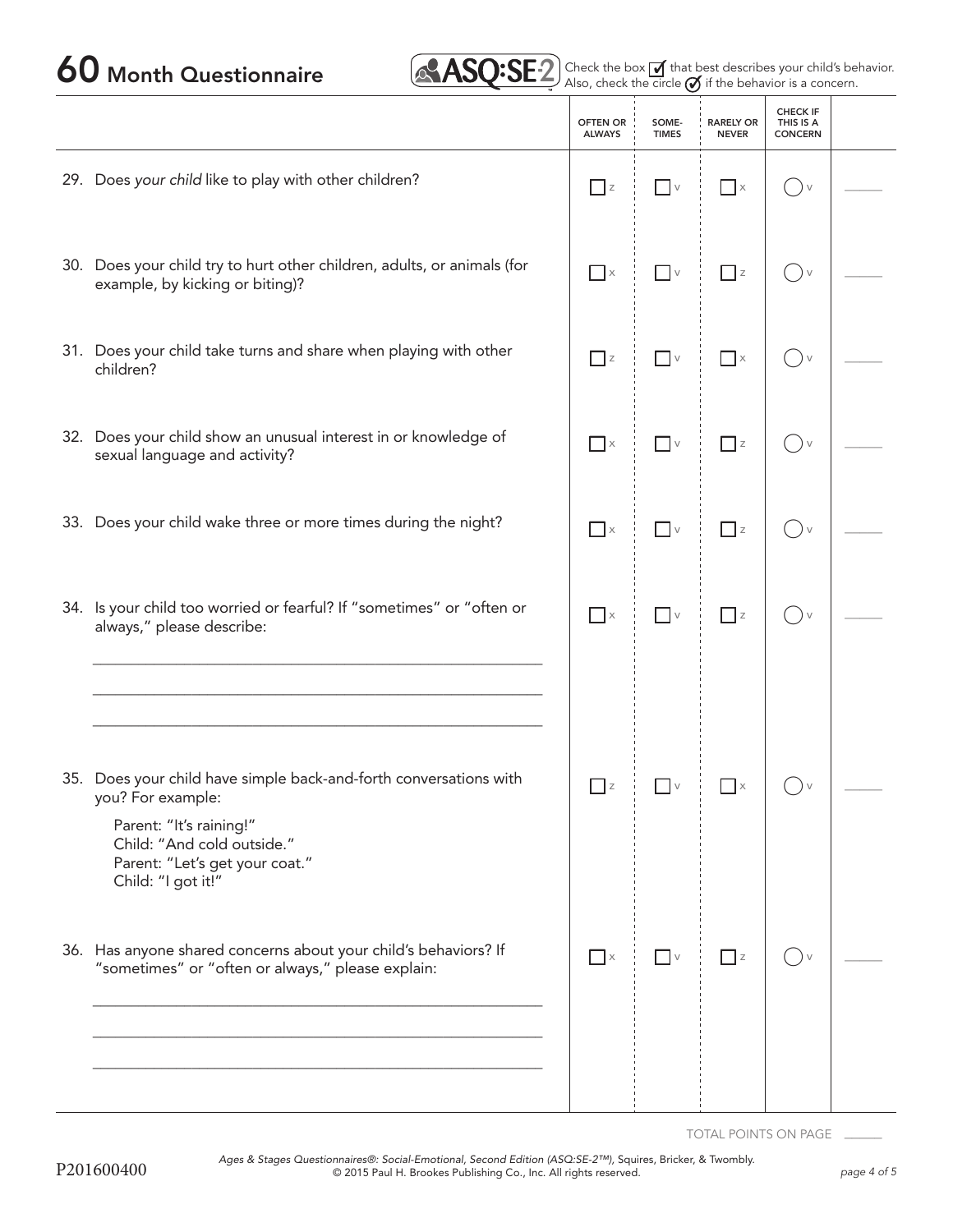

OVERALL Use the space below for additional comments.

| 37. Do you have concerns about your child's eating, sleeping, or toileting habits?<br>If yes, please explain: | <b>YES</b> | <b>NO</b> |
|---------------------------------------------------------------------------------------------------------------|------------|-----------|
|                                                                                                               |            |           |
| 38. Does anything about your child worry you? If yes, please explain:                                         | <b>YES</b> | <b>NO</b> |
|                                                                                                               |            |           |
| 39. What do you enjoy about your child?                                                                       |            |           |
|                                                                                                               |            |           |